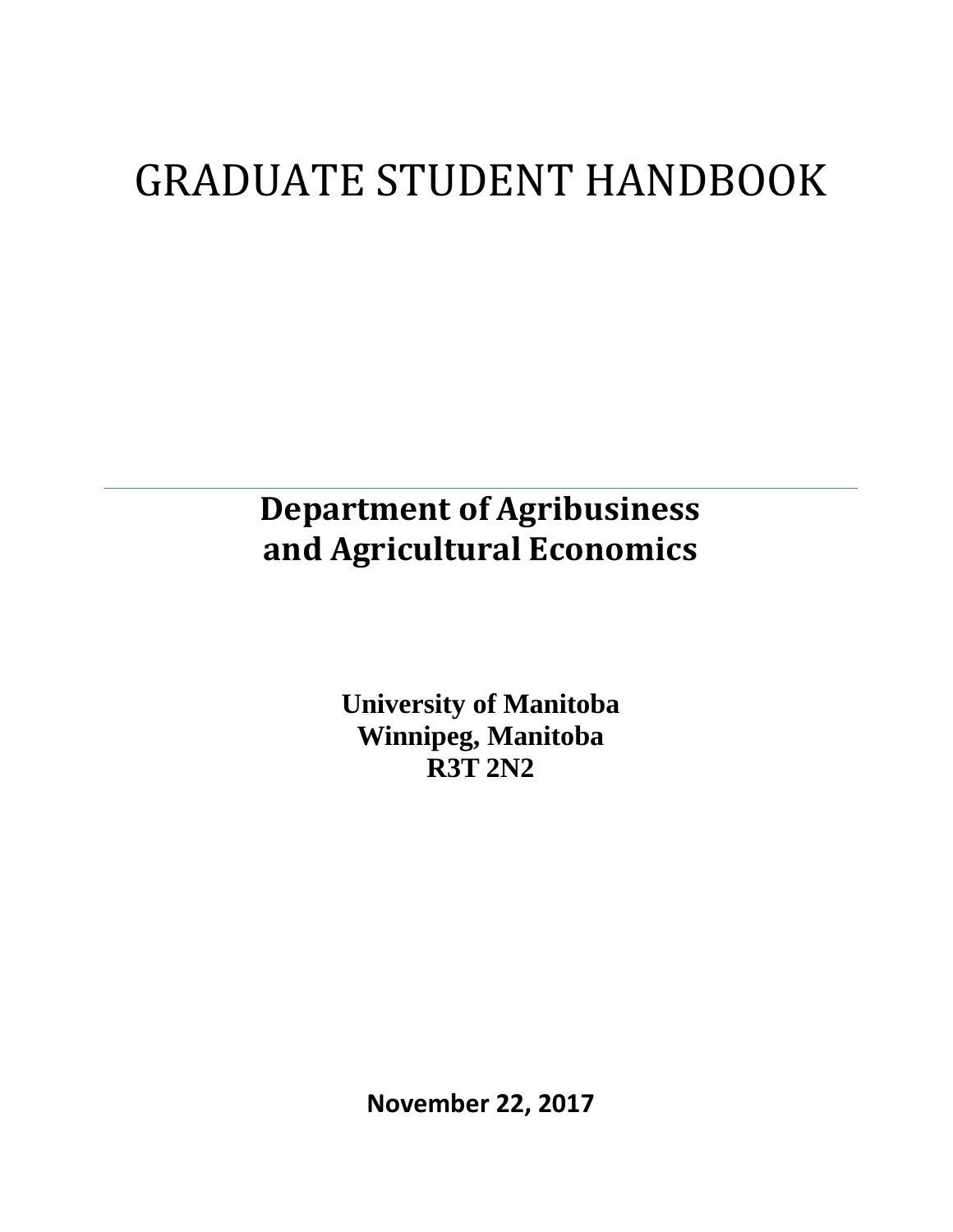## **TABLE OF CONTENTS** Page

|      | 1. ACADEMIC PROGRAMS                                                            | 3              |
|------|---------------------------------------------------------------------------------|----------------|
| 1.1  | Pre-requisites for the M.Sc. Program in Agribusiness and Agricultural Economics | 3              |
| 1.2  | M.Sc. Program Requirements                                                      | 3              |
| 1.3  | Requirements Specific to the Three M.Sc. Streams                                | 3              |
|      | Agricultural Economics Stream<br>1.3.1                                          | 4              |
|      | <b>Agribusiness Stream</b><br>1.3.2                                             | $\overline{4}$ |
|      | <b>Environmental and Resource Economics Stream</b><br>1.3.3                     | $\overline{a}$ |
| 1.4  | Selection of Stream                                                             | 5              |
| 1.5  | <b>Course Selection</b>                                                         | 5              |
| 1.6  | <b>Graduate Seminars</b>                                                        | 5              |
| 1.7  | M.Sc. Thesis Proposal                                                           | 6              |
| 1.8  | M.Sc. Thesis Defence                                                            | 6              |
| 1.9  | Comprehensive Option: M.Sc. Research Paper                                      | $\overline{7}$ |
| 1.10 | Comprehensive Option: M.Sc. Research Paper Defence                              | $\overline{7}$ |
| 1.11 | Ph.D. Program in Department of Economics                                        | $\overline{7}$ |
| 1.12 | Submission of Research to Department                                            | $\overline{7}$ |
| 1.13 | <b>Student-Advisor Academic Relations</b>                                       | 8              |
| 1.14 | Supplementary Regulations Regarding Academic Performance and                    |                |
|      | Decisions/Recommendations on the Progress of Student's Program                  | 8              |
| 1.15 | <b>Course Evaluations</b>                                                       | 8              |
| 1.16 | Pre-Master's Program                                                            | 9              |
| 1.17 | <b>Registration Deadlines</b>                                                   | 9              |
|      | 1.17.1 Maximum Time Limit                                                       | 9              |
| 1.18 | <b>Academic Year Deadlines</b>                                                  | 9              |
| 1.19 | <b>Seminars and Conferences</b>                                                 | 9              |
| 1.20 | Academic Integrity: Plagiarism and Cheating, and Personation at Examinations    | 9              |
|      | 2. FINANCIAL ASSISTANCE                                                         | 9              |
| 2.1  | <b>Teaching Assistants' Office</b>                                              | 11             |
| 2.2  | <b>Employment for International Students</b>                                    | 11             |
| 2.3  | <b>Graduate Student Travel Funds</b>                                            | 11             |
|      | 3. RESEARCH FACILITIES AND GENERAL INFORMATION                                  | 11             |
| 3.1  | Library                                                                         | 11             |
| 3.2  | <b>Computing Facilities</b>                                                     | 11             |
| 3.3  | Accommodation                                                                   | 11             |
| 3.4  | Parking                                                                         | 11             |
| 3.5  | Other Information                                                               | 12             |
| 3.6  | Mail                                                                            | 12             |
| 3.7  | Problems                                                                        | 12             |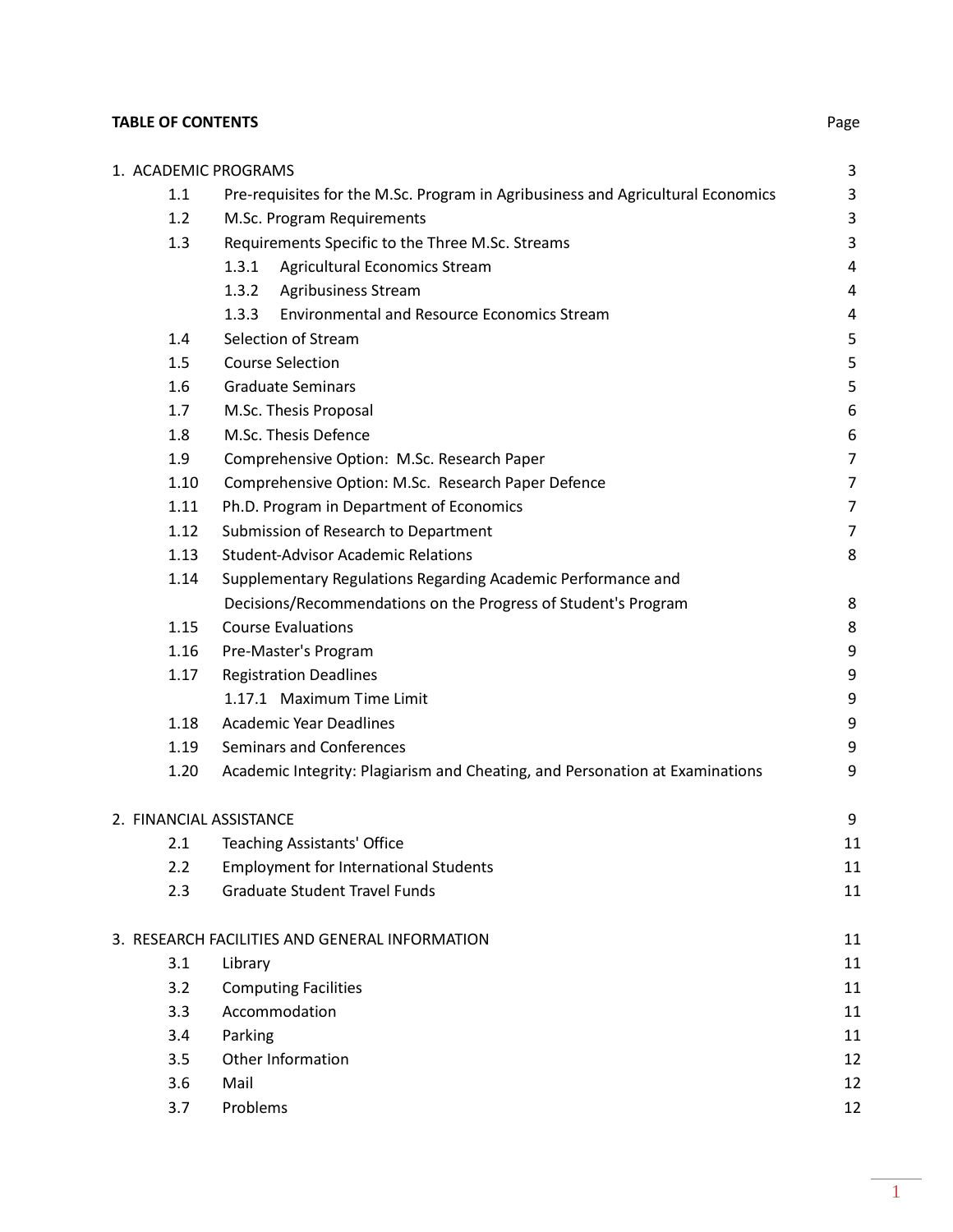| 3.8  | <b>Telephones</b>                                                                  | 12 |
|------|------------------------------------------------------------------------------------|----|
| 3.9  | <b>Offices</b>                                                                     | 12 |
| 3.10 | Main Office                                                                        | 12 |
| 3.11 | Photocopying                                                                       | 13 |
| 3.12 | Kitchen Facilities                                                                 | 13 |
| 3.13 | Departure                                                                          | 13 |
|      | 4. GRADUATE STUDENT ORGANIZATIONS                                                  | 13 |
|      | APPENDIX: Rules for the Operation of Graduate Student Lab (Computer Room) Room 366 | 14 |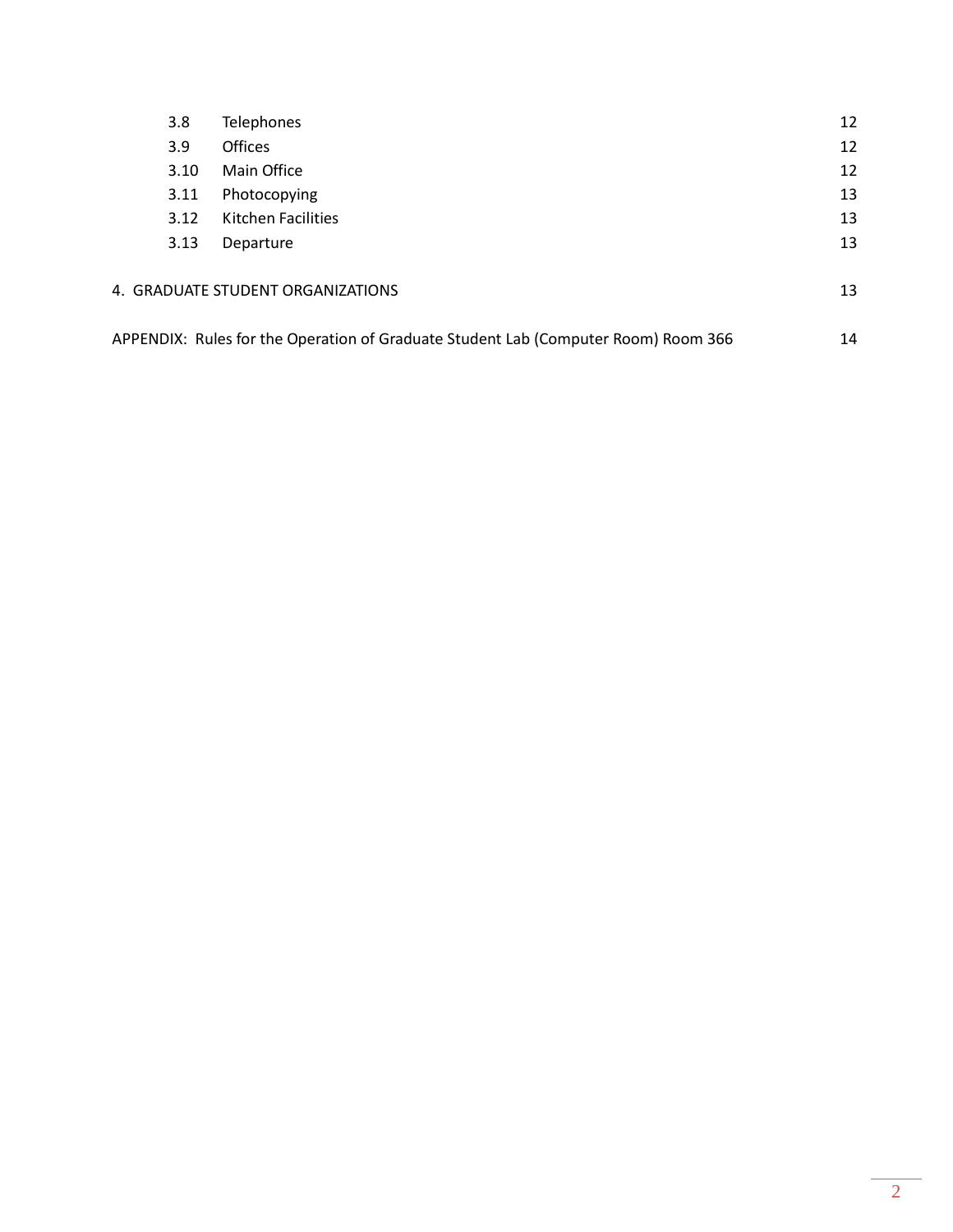#### **1. ACADEMIC PROGRAMS**

#### **1.1 Pre-requisites for the M.Sc. Program in Agribusiness and Agricultural Economics**

The course prerequisites for the graduate program in Agribusiness and Agricultural Economics are listed in the University of Manitoba Calendar. It is strongly recommended that M.Sc. and Pre-M.Sc. students take the non-credit Math Review course that is offered within the Department, during the first few weeks of fall term. This course should be taken at the beginning of their program. Alternatively, students may take ECON 6040 Survey of Mathematical Topics, normally offered from mid- to late-August over approximately two weeks (5 hours per day).

Entrance requirements for the M.Sc. as specified by the Faculty of Graduate Studies include….a minimum GPA of 3.0 (B grade or equivalent) in last two full years (60 credit hours) of study, English Language Proficiency, e.g. TOEFL meeting the University of Manitoba requirements. See the Faculty of Graduate studies website for details on admission requirements and updates. Our Department Graduate Advisory Committee (DGAC) strongly recommends that GRE tests be written by all applicants from outside Canada and the United States (including countries that have English as medium of instruction) so DGAC will have some uniform measure for evaluation of the wide range of applications. Also, students from outside of Canada and the United States who submit GRE (or GMAT) scores will be given higher priority in consideration for funding than otherwise, such as for research assistant positions, or various other Department funding.

#### **1.2 M.Sc. Program Requirements**

 The M.Sc. program has three streams: (1) Agricultural Economics, (2) Agribusiness, and (3) Environmental and Resource Economics. A student will complete one of these three streams. Within each stream, there is a thesis option and a comprehensive option. In each of these three streams, the thesis option includes 18 credit hours (with at least 9 credit hours at 7000 level) and the comprehensive option includes 27 credit hours (with at least 18 credit hours at 7000 level). Other course work will normally be at 7000 level as well. Any exceptions to specific course requirements must be approved by the Department Graduate Advisory Committee (DGAC).

 All students in the thesis option must complete a thesis and pass an oral examination based primarily on the thesis. These students must present two graduate seminars open to the public. The first presentation shall be on the thesis proposal paper, and the second presentation will be on the completed research. The thesis must be in the area of the student's selected stream.

 All students in the comprehensive option must complete a research paper and pass an oral examination based primarily on the paper. These students shall present a graduate seminar open to the public and based on the completed research. The research paper must be in the area of the student's selected stream. Students should consult the University of Manitoba Calendar for University regulations concerning the M.Sc.

#### **1.3 Requirements Specific to the Three M.Sc. Streams:**

Within the above program requirements (18 credit hours for thesis option, 27 credit hours for comprehensive option), students must include the following courses specific to their selected stream. Within their program, students often take courses from other departments (for example, economics, business, statistics, computer science), with approval of their advisor.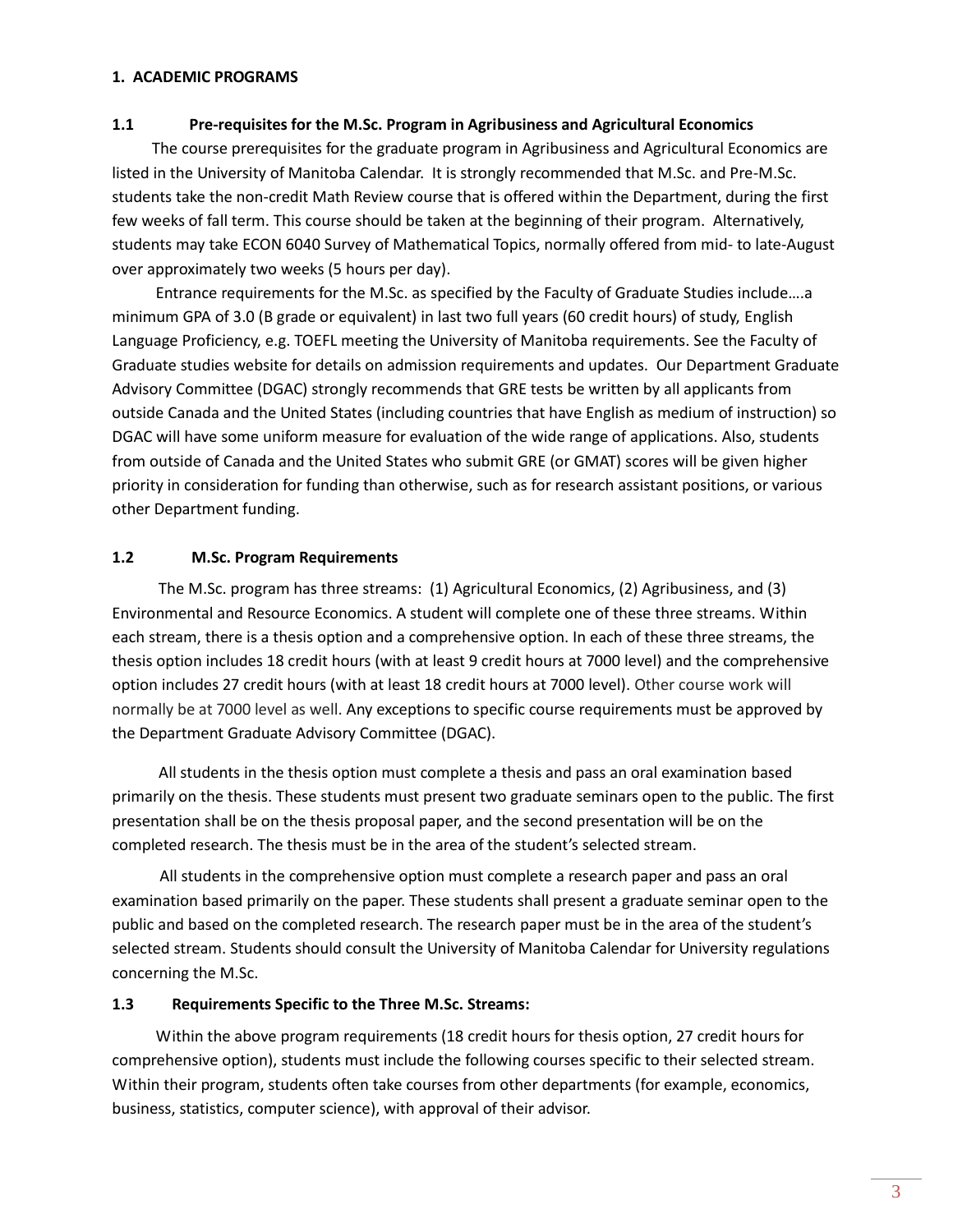1.3.1 *Agricultural Economics Stream:* All students in the Agricultural Economics stream (*both thesis and comprehensive option*) must include the following courses within their program:

a. Microeconomics:

| ABIZ 7940 and ABIZ 7950                                                                                 | 6 credits |  |  |  |
|---------------------------------------------------------------------------------------------------------|-----------|--|--|--|
| <b>OR</b>                                                                                               |           |  |  |  |
| <b>ECON 7722</b>                                                                                        | 3 credits |  |  |  |
| b. Quantitative Methods                                                                                 | 3 credits |  |  |  |
| (a course in Econometrics, Management Science, or Statistics, as approved by their advisor, normally at |           |  |  |  |
| 7000 level)                                                                                             |           |  |  |  |

1.3.2 *Agribusiness Stream:* All students in the Agribusiness stream (*both thesis and comprehensive option*) must include the following courses within their program:

| a. ABIZ 7410 Agricultural Finance                               | 3 credits |
|-----------------------------------------------------------------|-----------|
| b. an additional 6 credit hours in agribusiness or related area | 6 credits |
| (as approved by their advisor, normally at 7000 level)          |           |

#### c. Quantitative Methods **3** credits 3 credits

(a course in Econometrics, Management Science, or Statistics, as approved by their advisor, normally at 7000 level)

Note: A limited number of students will be given permission to take the Agribusiness stream, based on Department capacity.

1.3.3*Environmental and Resource Economics Stream:* All students in the Environmental and Resource Economics stream (*both thesis and comprehensive option)* must include the following courses within their program:

| a. Microeconomics:                                                                                                                                             |           |  |  |  |
|----------------------------------------------------------------------------------------------------------------------------------------------------------------|-----------|--|--|--|
| ABIZ 7940 and ABIZ 7950                                                                                                                                        | 6 credits |  |  |  |
| <b>OR</b>                                                                                                                                                      |           |  |  |  |
| <b>ECON 7722</b>                                                                                                                                               | 3 credits |  |  |  |
| 3 credits<br>b. Quantitative Methods<br>(a course in Econometrics, Management Science, or Statistics, as approved by their advisor, normally at<br>7000 level) |           |  |  |  |
| c. ABIZ 7430 Advanced Theory of Resource Economics                                                                                                             | 3 credits |  |  |  |
| d. An additional course related to environment and resources<br>(as approved by their advisor, normally at 7000 level)                                         | 3 credits |  |  |  |

Note: A limited number of students will be given permission to take the Environmental and Resource Economics stream, based on Department capacity.

M.Sc. expected time to graduation: two years (though some students have finished in one year)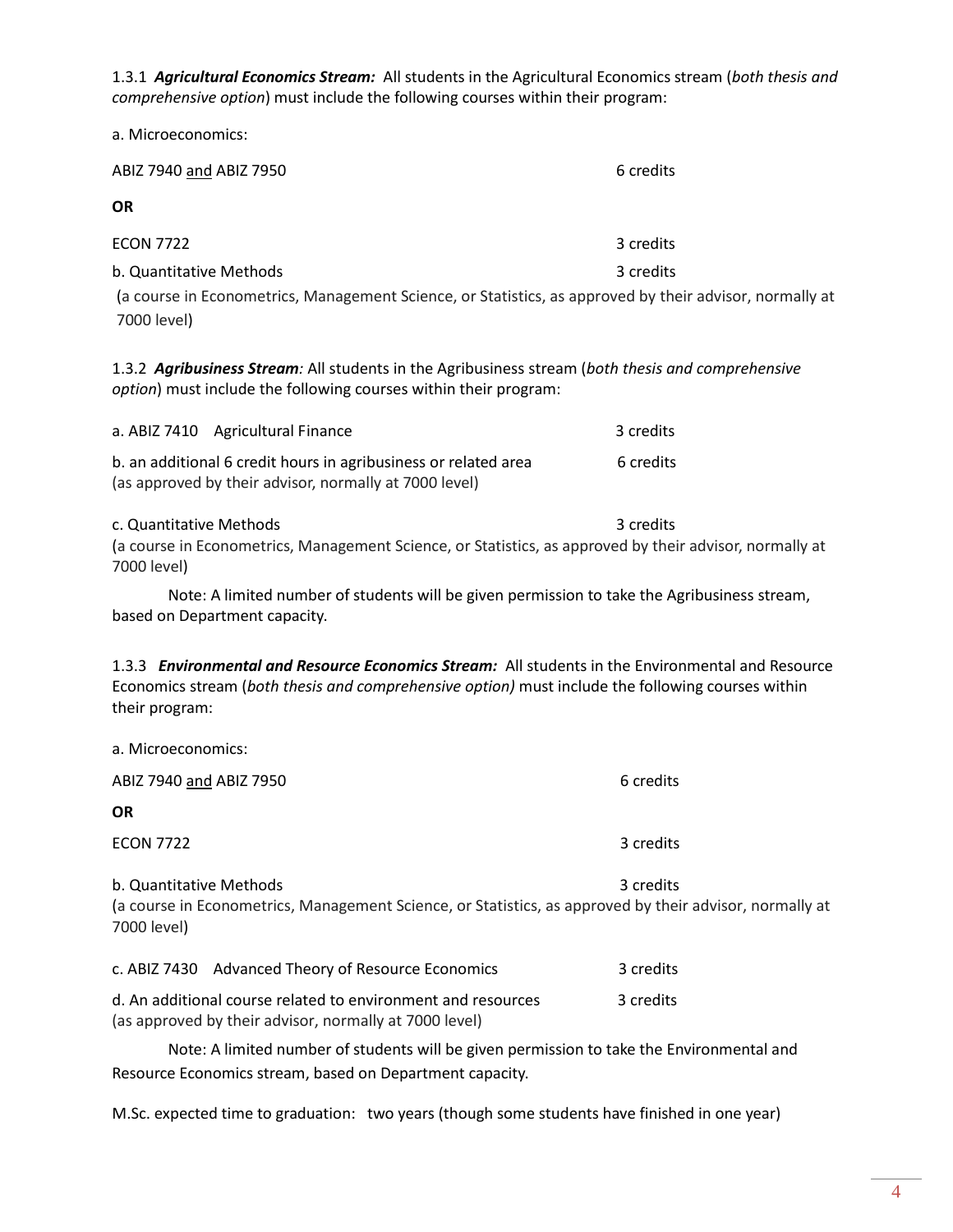#### **1.4 Selection of Stream**

Students are automatically placed in the Agricultural Economics stream after being accepted into the M.Sc. program. However, if a student wishes, they may instead later enrol in either the Agribusiness Stream or Environmental and Resource Economics stream, if they meet the requirements below and are eligible for their stream of interest.

The following information applies for both the Agribusiness stream and Environmental and Resource Economics Stream. Capacity for these two streams is limited, and only a limited number of students will be given permission to take these streams. Only students with a sufficient combination of academic preparation, background, aptitude (quantitative, analytical, verbal) and work experience are eligible.

(i) Students must receive approval from the DGAC in order to take either of these two streams. Students interested in either stream may be required by the DGAC to submit a Graduate Management Admissions Test (GMAT) score, and must have a minimum score of 620. (The Graduate Record Examination (GRE) will be accepted with an equivalent percentile score). GMAT and GRE scores must not be older than five years.

(ii) However, students interested in either of these two streams must first find a Faculty member whose research interests match those of the student, and the Faculty member must agree to be the student's advisor. Also, after finding an advisor, the student must obtain a form (M.Sc. Stream Request Form) from the head of DGAC, and complete the form, and have the advisor sign it. Then the student will return the form to Head of DGAC, and DGAC will assess the application to the Agribusiness Stream or Environmental and Resource Economics Stream.

#### **1.5 Course Selection**

For all programs, the entire selection of courses must be approved by the student's advisor. **Note:** Students in the Agribusiness stream are encouraged to take quantitative and analytical courses, to help ensure a sufficient quantitative agribusiness focus. These students may also be advised to take courses in microeconomics, such as ABIZ 7940, ABIZ 7950, and also ABIZ 7430.

#### **1.6 Graduate Seminars**

As a requirement for graduation from the M.Sc. program of the Department of Agribusiness and Agricultural Economics of the University of Manitoba, students in thesis M.Sc. programs shall make two seminar presentations. Comprehensive (non-thesis) M.Sc. students are required to make one seminar presentation. M.Sc. oral presentations must meet acceptable standards as assessed by DGAC and as implemented by the examining (Advisory) committee. The content of these seminars is as follows:

1. If the student is in the thesis M.Sc. program, the first seminar presentation shall be on the thesis proposal and the second on the completed thesis research;

2. If the student is in the comprehensive (non-thesis) M.Sc. program, the one presentation shall be related to the completed research paper.

The seminars shall be held in accordance with the following rules and procedures: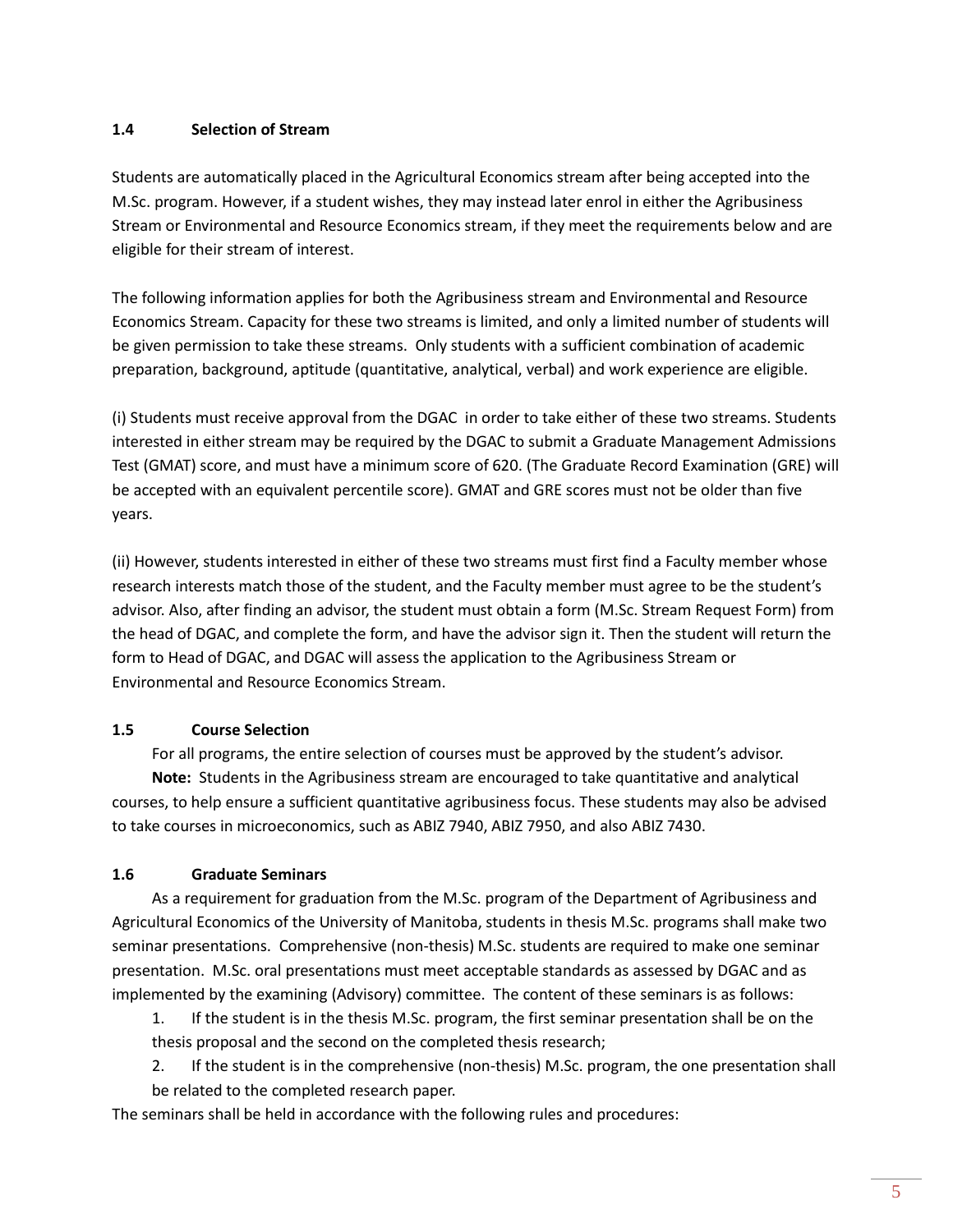1. The advisor is to notify the Department in advance of the seminar. The advisor is strongly encouraged to provide at least one week notice prior to the seminar.

2. Prior to the first presentation, the student must have approval of the advisor. (If a presentation is the student's thesis proposal defense, the student must have an Advisory Committee selected by that time).

3. It is the goal of the Department that the thesis proposal seminar be held within twelve months of admission to the program in the case of M.Sc. students.

#### **1.7 M.Sc. Thesis Proposal**

A student in the thesis M.Sc. program is required to prepare an M.Sc. thesis proposal in consultation with their advisor and also other members of their Advisory Committee. A student's Advisory Committee will consist of the advisor plus at least two other members, at least one of whom must be from within the Department, and one from outside the Department.

Copies of the thesis proposal must be distributed to members of the Advisory Committee at least two weeks prior to the proposal presentation. The Advisory Committee will determine if the proposal can go forward to presentation or if revisions are required prior to the presentation. The student is expected to present, in about 20 or 30 minutes, the proposed research, including related literature, statement of the problem, and methods and procedures. This is followed by questions from attending members of the Advisory Committee and others. The advisor and the majority of the Advisory Committee in attendance at the seminar must judge the written proposal and seminar to be acceptable. The student's ability to present and defend the thesis proposal clearly and concisely in the oral presentation is an essential part of the examination process. Members of the committee will base their decisions on the written and oral presentations of the proposal, the quality of the student's response to questions during the seminar, and the student's apparent understanding of the general subject area (e.g. theory, methods, policy) related to the proposal. The Advisory Committee, in consultation with the student, determines what revisions, if any, are necessary prior to the beginning of the research. If the student fails the proposal, then they can later present a revised or new proposal upon approval by the advisor. A second failure necessarily leads to expulsion from the M.Sc. program.

Through the thesis proposal a student is expected to initiate early and meaningful communication with their Advisory Committee on a research problem. The student should be in timely consultation with their Advisory Committee.

#### **1.8 M.Sc. Thesis Defence**

Before a thesis is presented for defence, the advisor will inform the Department that the thesis meets the minimum standards required for an oral exam (this does not imply that the student will necessarily pass the oral exam of the thesis). Once this requirement has been met, an oral examination date will be set. The student will typically make an opening presentation and there will be open questions and Committee's questions. The thesis defense is open to the public. Notice will be given of upcoming theses defenses.

Both the written thesis and the oral presentation are evaluated by the Advisory Committee. The student is expected to present, in about 20 to 30 minutes, the major objectives, content, results and conclusions. The student's ability to present and defend the thesis clearly and concisely in the oral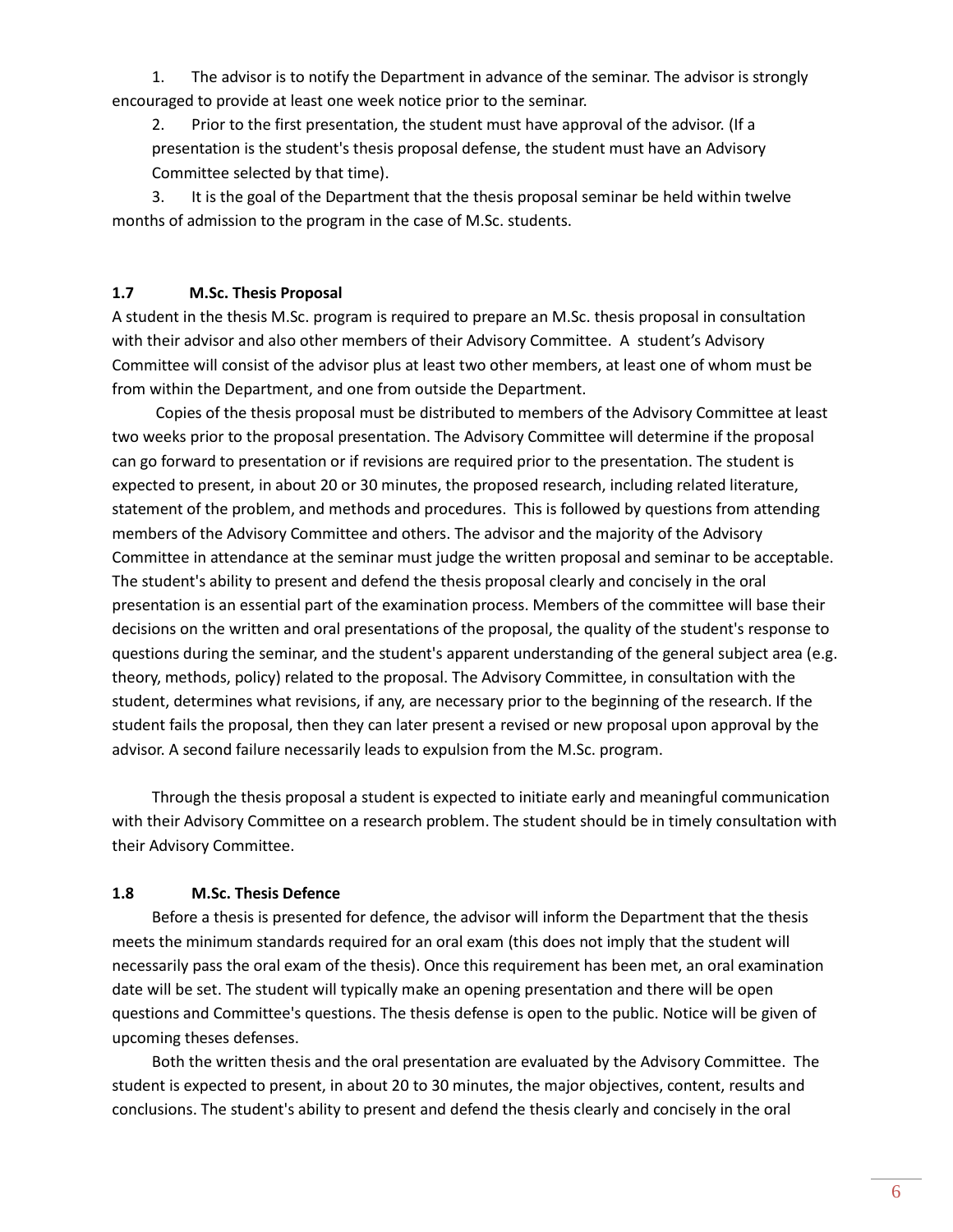examination is an essential part of the examination process.

If one committee member fails to attend for an M.Sc. thesis oral exam (or thesis proposal), then the examination will proceed without that member. Final results of the examination will be determined after consultation between the absent member and the other members of the committee.

The format of the final copy of the thesis must meet University standards. Thesis guidelines are available on the website of the Faculty of Graduate Studies.

In the Acknowledgements section, students must acknowledge all agencies who provided funding directly or indirectly related to the thesis. Any thesis that does not acknowledge all funding agencies will not be accepted. Students are encouraged to prepare an article for publication from the thesis.

#### **1.9 Comprehensive Option: M.Sc. Research Paper**

The research paper will define, analyze and report on a specific problem, and typically would be shorter in length than a thesis. The topic for the research paper must be approved by the student's advisor. The paper will be submitted to the Advisory Committee, and written according to professional publication guidelines.

Students must acknowledge all agencies that have provided funding directly or indirectly related to the paper, and any paper that does not acknowledge all funding agencies will not be accepted. Students are encouraged to prepare an article for publication from the paper.

#### **1.10 Comprehensive Option: M.Sc. Research Paper Defence**

A student's Advisory Committee will consist of the advisor plus at least two other members, at least one of whom must be from within the Department, and one from outside the Department. .The research paper defence follows the same procedures as listed for the thesis defence (section 1.8.).

#### **1.11 Ph.D. Program in the Department of Economics\***

A Ph.D. is offered by the Department of Economics with the cooperation of the Department of Agribusiness and Agricultural Economics. Students following this approach for their field of research must find a faculty member who is willing to serve as an advisor. If Ph.D. students in Economics select a field of research within the Department of Agribusiness and Agricultural Economics, then they would typically include in their program some related courses from the Department of Agribusiness and Agricultural Economics.

### **\*Please refer to the Department of Economics for complete information regarding the Ph.D. in Economics or visit the Department of Economics website.**

Students should consult the University of Manitoba Calendar for University regulations concerning the Ph.D. program.

#### **1.12 Submission of Research to Department**

After completion of the M.Sc. thesis or comprehensive research paper, students must submit an electronic version of the thesis /comprehensive research paper to the Department. M.Sc. students are allowed to borrow previous M.Sc. theses/comprehensive papers.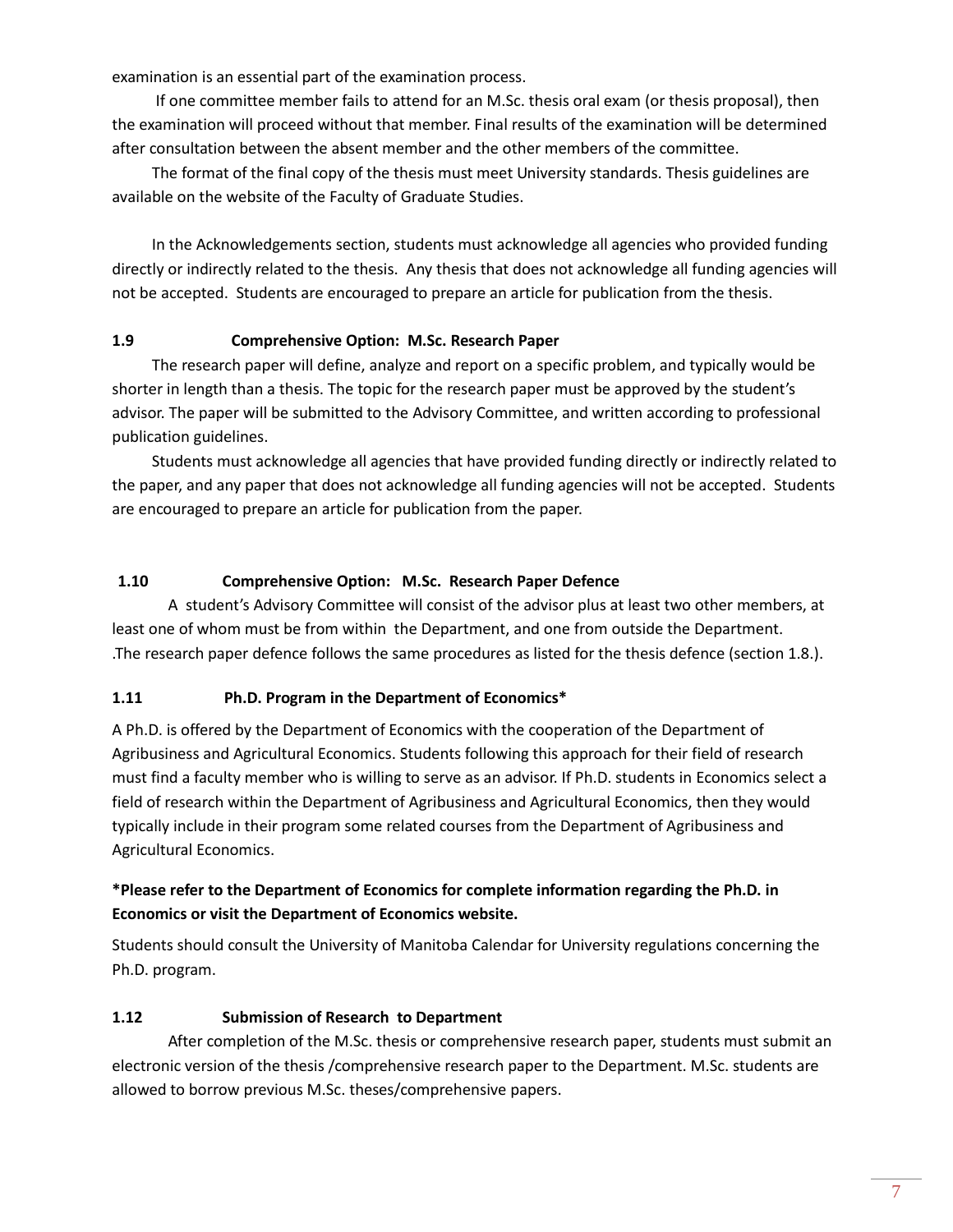#### **1.13 Student-Advisor Academic Relations**

If the student does not have an advisor, then DGAC will appoint an interim advisor for all incoming graduate students after they have accepted the offer of admission to the M.Sc. Pre-M.Sc. students are not normally assigned an interim advisor and should consult DGAC about course assignments and other matters.

For students who are research assistants and are receiving funds for a research project from their advisor, the procedure for changing advisors may be somewhat complicated. In such a situation, there is the need to protect the interest of both the student and the advisor vis-a-vis the ongoing research project. A student in such a position is required to complete their assigned portion of the project even if a change of advisors is undertaken. For other students, changing advisors is relatively simple.

#### **1.14 Supplementary Regulations Regarding Academic Performance and Decisions/ Recommendations on the Progress of Student's Program**

General regulations with regard to academic performance in the Faculty of Graduate Studies are in the University of Manitoba Calendar. Note that the Department of Agribusiness and Agricultural Economics can only recommend a particular action to the Faculty of Graduate Studies with regard to student progress and/or status in the program. In addition, the Department may decide to make no recommendation, in which case the regulations of the Faculty of Graduate Studies would be automatically invoked. The following outlines the procedures for review of Departmental decisions/recommendations that are sent to the Faculty of Graduate Studies.

- An Annual Progress Report evaluation must be completed each year by the student's advisor. If a student does not meet the standards as specified in the Progress Report, then the student can be terminated from the program. A student must maintain a cumulative GPA of 3.0 to remain in the M.Sc. program. (If the student's cumulative GPA falls below 3.0, they are given one term to bring their cumulative GPA up to 3.0).
- When a decision is made with regard to a student's status and/or progress in the graduate program, the student will be informed of the nature of the decision and of the possible consequences.
- After receiving the decision/recommendation, the student may request a review of the decision by the Department Head.
- The Department Head will review the case in a timely fashion after receipt of the request.
- The Department Head will forward their decision/recommendation to the Dean of the Faculty of Graduate Studies.

#### **1.15 Course Evaluations**

Course evaluations are conducted for each undergraduate and graduate level course, at the end of the term. The procedure used guarantees the confidentiality of the student's assessment. An evaluation questionnaire is provided, which the student completes anonymously. The instructor will not be present during the evaluation. The questionnaires are given to the Department. Instructors see the summary sheets of computerized questionnaires, and comments if any, only after final grades for the course have been submitted.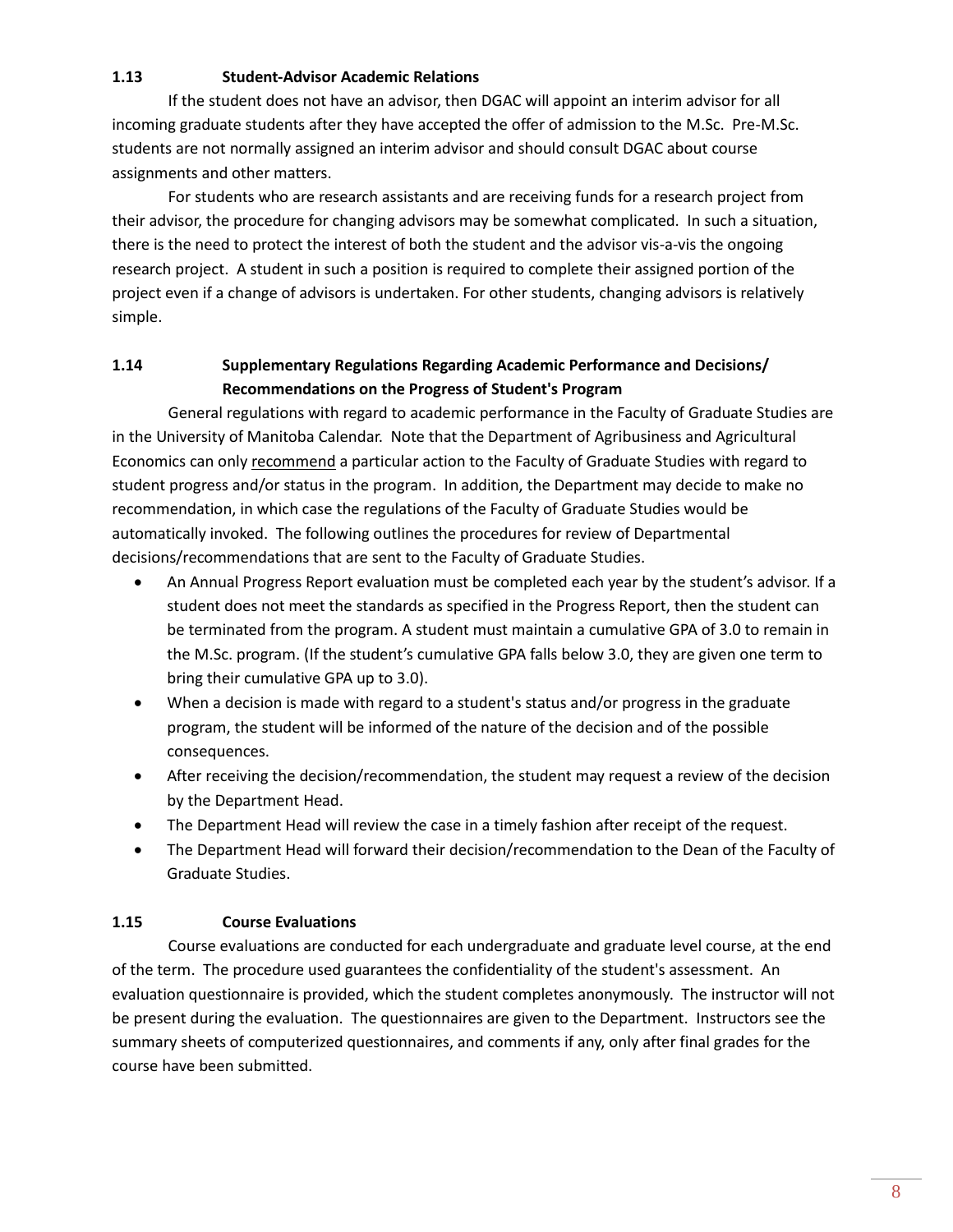#### **1.16 Pre-Master's Program**

The University requires that all pre-M.Sc. students must maintain a 3.0 average at the end of each academic term. Pre-Master's students may apply for the Master's program once they have completed all prerequisites, provided they have maintained a 3.0 GPA (although a 3.0 GPA does not guarantee admission). Applications will be reviewed by the DGAC.

#### **1.17 Registration Deadlines**

Registration is required each year, including summer term, until the degree is granted. Otherwise the student's program is terminated and he/she must REAPPLY for admittance. This applies also to students who have taken jobs before their thesis or comprehensive paper is submitted.

#### *1.17.1 Maximum Time Limit*

The maximum time allowed for completion of the M.Sc. program is four years. If a student needs an extension, they must apply formally to Graduate Studies via their advisor within the specified time period. NOTE: Graduate Studies has indicated it will grant extensions only in exceptional circumstances.

#### **1.18 Academic Year Deadlines**

See the current University of Manitoba Calendar for details regarding specific deadlines (late registration or registration revisions, voluntary withdrawal from courses without academic penalty, etc.). Refer to the current University of Manitoba Calendar and Registration Guide for additional information.

#### **1.19 Seminars and Conferences**

The Department arranges seminars occasionally and all students are encouraged to attend. In addition, funding may be available for students presenting papers at professional conferences. Students are encouraged to co-author papers with staff.

#### **1.20 Academic Integrity: Plagiarism and Cheating**, **and Personation at Examinations**

Attention is drawn to the regulations regarding academic integrity published in the University of Manitoba Calendar, and to the very serious academic penalties which are applied. When in doubt about any practice, consult with your instructor or advisor.

#### **2. FINANCIAL ASSISTANCE**

In reading the following, note that a student is automatically considered full-time for the registration period of his/her academic program under the AURORA student system unless a formal request to be considered part-time has been made by the student on the appropriate form, and Departmental approval given, and such formal request then forwarded to the Faculty of Graduate Studies by the Department. Full-time students may be employed by the Department or University as Research Assistants for up to 40 hours per week during the academic year. Part-time students do not face constraints.

Students may be eligible to receive a Graduate Research Assistantship (GRA), or a Teaching Assistantship (TA). A GRA is received for research work, and a TA is received for teaching work.

A student-teaching assistant is one who receives remuneration from the University of Manitoba for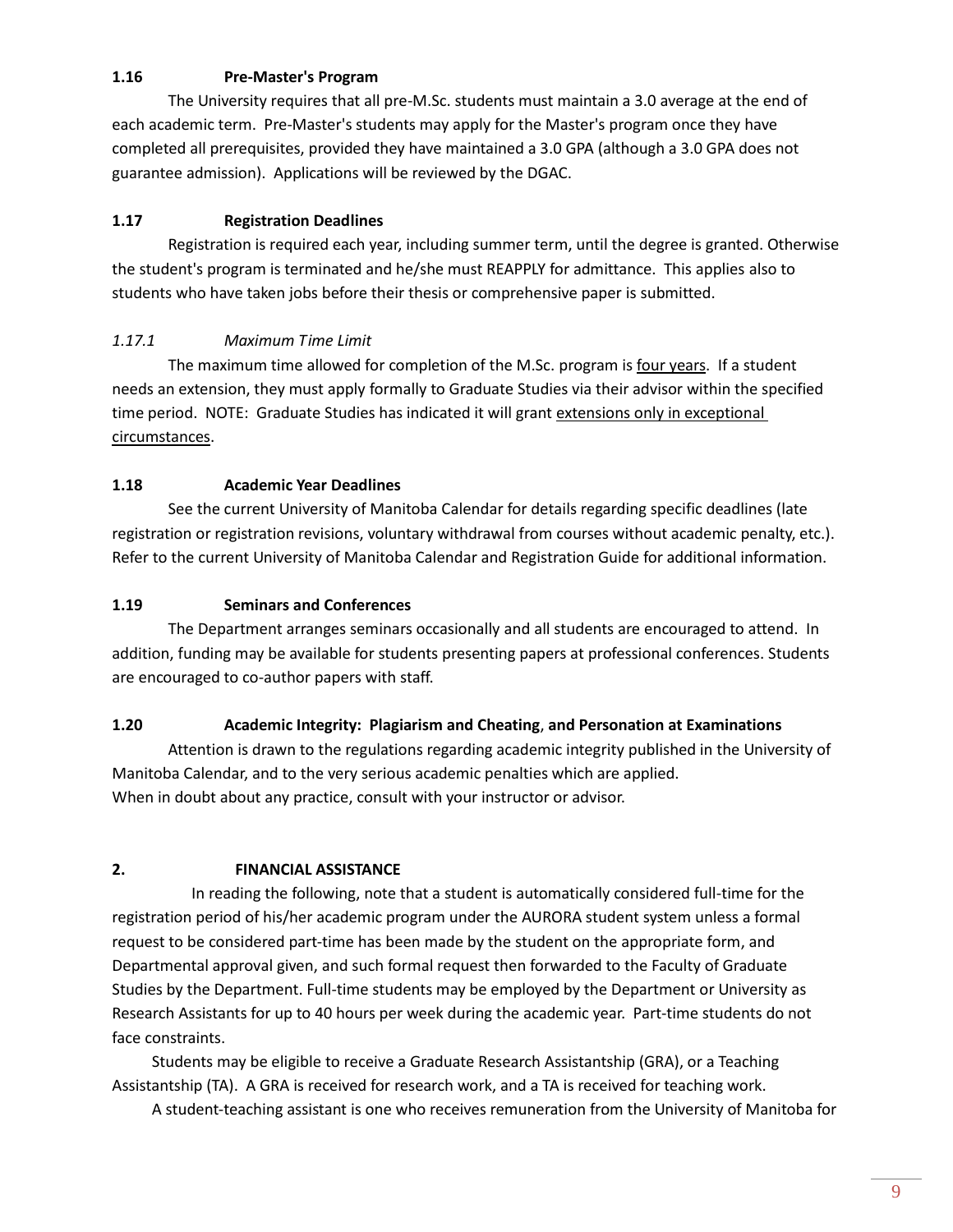academic instructional services rendered. Such services include supervised instruction, marking, demonstrating, leading seminars, tutoring, etc. (A student hired as a full-time or part-time sessional lecturer is not considered to be a teaching assistant; see the Department Head if you are interested in teaching an entire course.) The Department of Agribusiness and Agricultural Economics typically employs a few TAs (when funds are available) to complete its instructional aid requirements. The Department has limited funding for these positions, so usually will not know very far in advance how many TAs it can hire in any particular academic session. Pay rates and seniority are set by Canadian Union of Public Employees (C.U.P.E.) (Local 3909) (see current rates). Students working as TAs will be required to join C.U.P.E. 3909 Unit 1.

There *may* be two types of TA positions available: normally full-time (for the entire term) and parttime (under six weeks of employment for a term). Students interested in employment as a part-time TA within the Department during the academic year should indicate their interest early in writing to the Department before August 1. The final selection of TAs will generally be made by the course instructors conditional on the availability of funds.

Full-time TA positions are posted on the University of Manitoba website and on union posting boards around campus (currently there are two locations in the Agriculture Building) as these positions become available. These postings are most likely to appear in July/August (for first term positions) or November/ December (for second term positions). In order to be considered for such a position, it is necessary to apply as per the instructions in response to each particular posting. Students interested in such positions must read the Canadian Union of Public Employees (C.U.P.E.) Collective Agreement which is mailed to them upon entering the program. Especially read the Articles regarding application procedures for posted jobs and the Job Security Period (2 years).

There are two types of GRAs that differ according to the type of payment the student receives. Type 1 GRA receive payment on an hourly basis, whereas type 2 GRA receive a flat rate payment. Both types receive payment bi-weekly. Under both types the individual is employed on a student to professor basis. The professor may require the student to do research in more than one area, however, the nature of the work has nothing to do with the type of GRA received. As a general rule, initial appointments are of the type 1 variety.

Students receiving either a TA or a type 1 GRA are required to submit a weekly summary of hours worked to the Department in order to receive payment. A student receiving a type 2 GRA is not required to make such a formal report; nonetheless he/she is still accountable to his/her research director for monies received. It is important to realize that continued financial assistance is a function of several factors including the availability of funds, acceptable performance of TA and GRA responsibilities, and acceptable academic performance. Most GRAs are for contract research projects which have very strict deadlines and conditions which MUST BE MET. These contract deadlines may coincide with academic deadlines (final exams) and, in such circumstances, the funding agencies cannot accommodate our schedules.

GRA and TA assignments are administered by the Department Head. The Head may also be able to indicate to the student which staff members have research funds. It is normally the student's responsibility to meet with staff members to establish a mutually agreeable working arrangement. In the event that, after agreeing to and commencing work on a research project, the student discovers that he/she is not interested in, or unable to work on the project or with the instructor, the student is obliged to fulfil his/her contribution to the project (see Section Student Advisor Relations). Research topics and assistantships are not transferable between staff members. Lastly, students are also encouraged to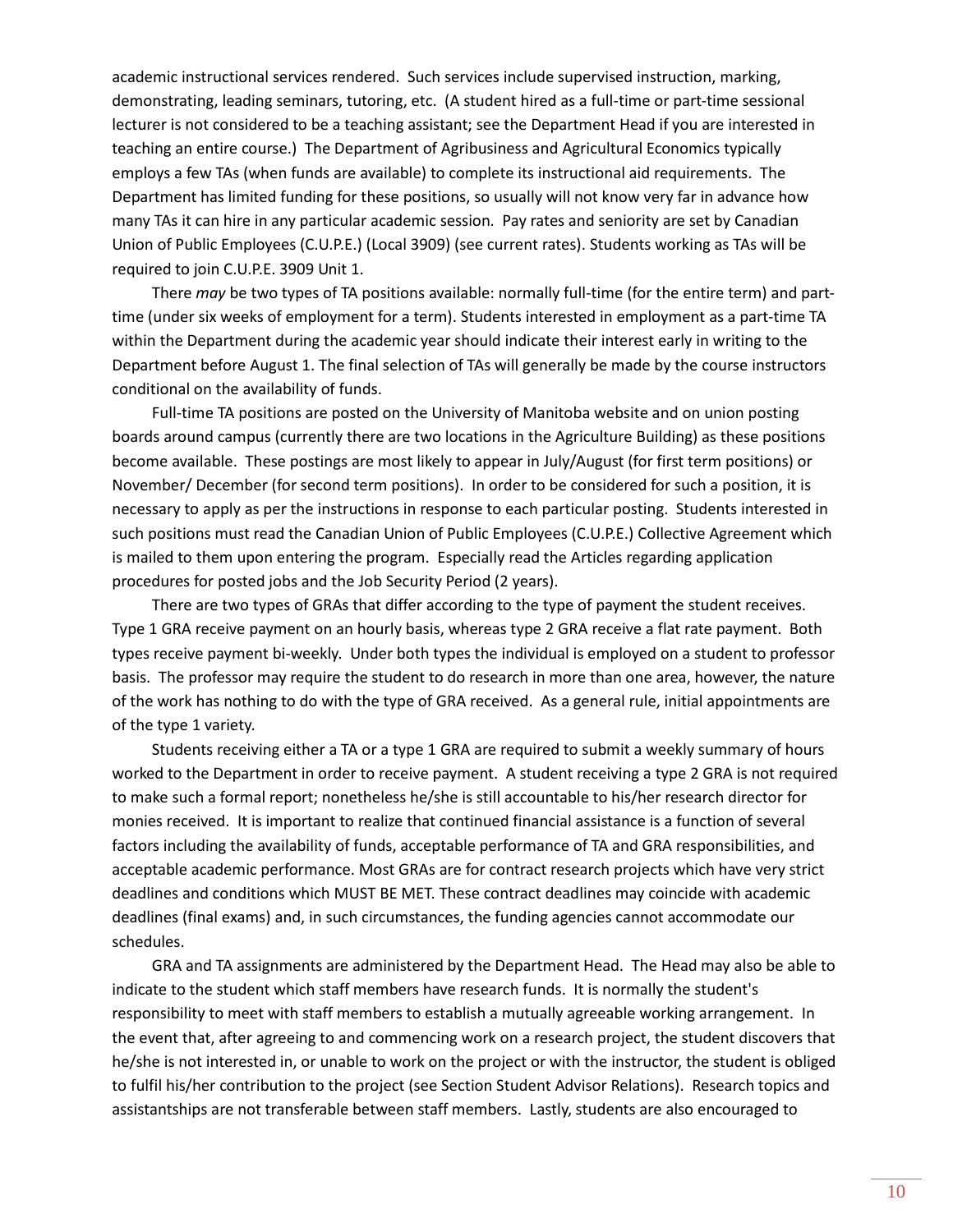pursue their own interests and to attempt to secure funding from external agencies. This should be done in consultation with their advisor or the Department Head.

#### **2.1 Teaching Assistants' Office Space**

Depending on room availability, office space may be allocated upon request to the Department for the Teaching Assistants to meet with the students. The office hours have to be set up by each Teaching Assistant with his/her students.

#### **2.2 Employment for International Students**

Changes to Canadian immigration regulations now permit international students to work on *or* offcampus. For further information please contact the International Centre for Students.

#### **2.3 Graduate Student Travel Funds**

Graduate students' requests for funding to support travel to present papers at meetings, should be made to the Faculty of Graduate Studies. Assessment will be based on documents submitted by the graduate students as per the requirements of the Faculty of Graduate Studies. The amount to be contributed from other sources should be clearly indicated so a fair assessment can be made.

#### **3. RESEARCH FACILITIES AND GENERAL INFORMATION**

#### **3.1 Library**

Graduate students have access to all the university libraries. The Dafoe Library, the main library of the University, with a book and bound periodical stock, has a good reference section. Microfilm, audio visual materials, and a copying service are also available. The William R. Newman Library is located in Room 236 in the Agriculture Building. Provision is made for Inter-Library Loan, giving access to the resources in other Canadian and international libraries.

#### **3.2 Computing Facilities**

Graduate students have access to the University computing facilities; Room 366 is the Department's computer laboratory for use by our graduate students, and assistance from the Department's Computer Coordinator is available. A copy of the rules regarding use of Room 366 facilities is appended.

#### **3.3 Accommodation**

On-campus residences offer housing for single students. Also, the southern part of the city, including the Pembina Highway area and the area around the University of Manitoba offer convenient housing. Students wishing to obtain further information on available accommodation throughout Winnipeg may access the University of Manitoba Off Campus Housing Office.

#### **3.4 Parking**

Long-term on-campus parking passes are available for students with cars. Passes should be applied for per instructions from the University of Manitoba Parking Services. Meter and ticket dispenser areas are located throughout the campus for casual parking. During regular hours, there is no free parking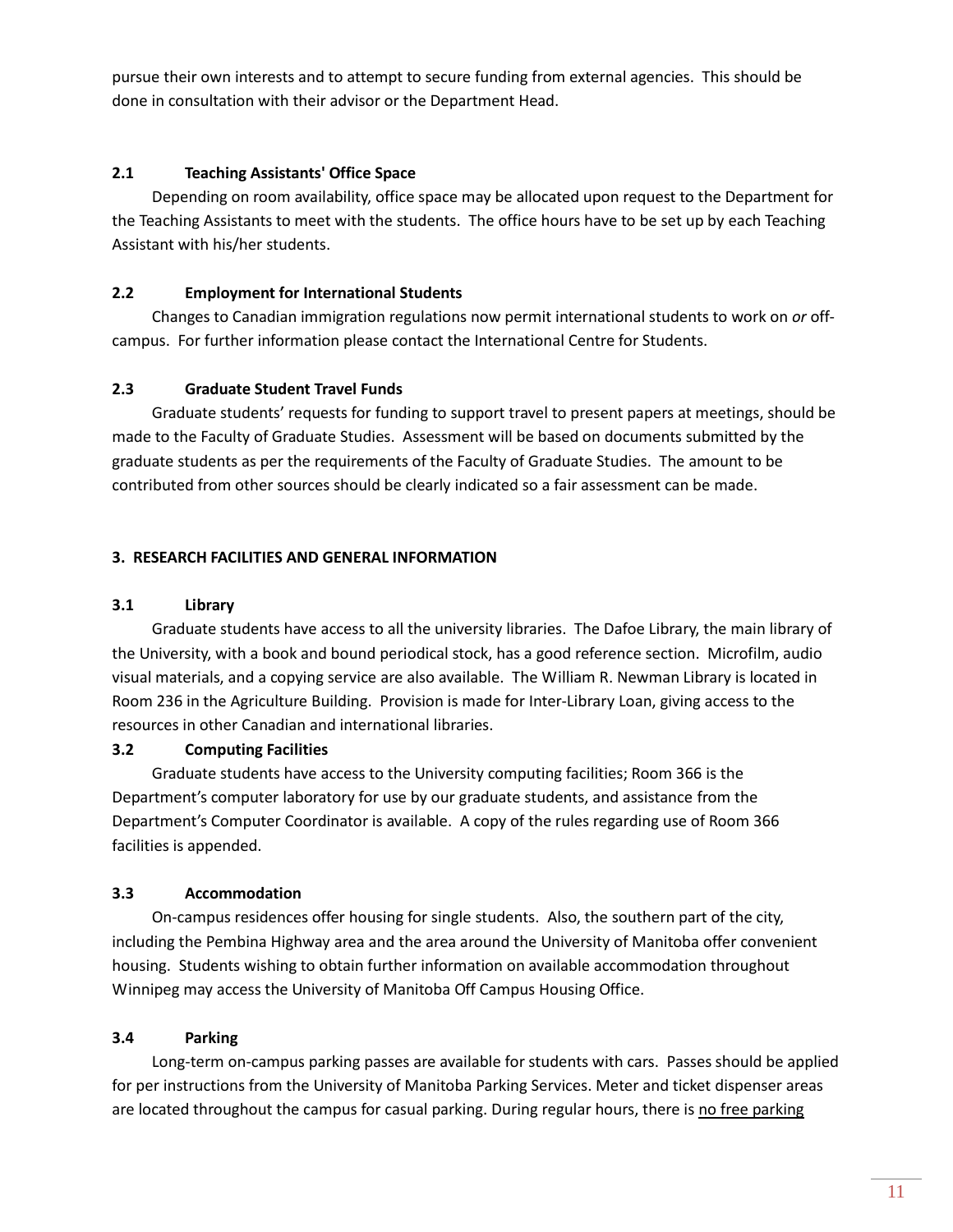available anywhere on campus during the summer months, even though there may be an abundance of vacant spaces. On weekends, holidays, and after 4:30 pm on weekdays, free parking is available in all staff, student, meter and ticket dispenser areas excluding 24-hour reserved and restricted areas.

#### **3.5 Other Information**

Additional information about University services, facilities, fees, housing, the community and the University may be obtained from the following services:

- (a) The University of Manitoba Calendar
- (b) The University of Manitoba Registration Guide, Fee Schedule and General Information;
- (c) The Graduate Students Association (GSA) and the AEGSA.

#### **3.6 Mail**

Please check your mail boxes (352 Corridor, Agriculture Building) regularly for your mail, payroll slips, notes, etc. Student mailboxes are the alphabetical ones in the top row. Please inform the Department if you are leaving town so that you may be contacted regarding committee meetings, keys, library books, or important messages. As well, please inform the Department of any change in address, telephone number and/or e-mail.

### **3.7 Problems**

If you have problems with registration, or have other administrative questions, etc., please contact the Department. For any payroll matters contact the Department. Academic queries should be directed to your advisor or, in confidence, to the Chair of the DGAC.

#### **3.8 Telephones**

Long distance **personal calls** are to be made from Graduate students' own personal phone/cell. Long distance telephone calls for projects/research may be made from your office phones or the phone in the coffee room; however you must keep a record of the numbers called, the date and length of each call, and the project/research budget account number.

### **3.9 Offices**

Please see the Department (Room 352) regarding office space assignment, obtaining keys for the office (a \$25.00 deposit *may* be required before keys are assigned - either cash, or a cheque made out to University of Manitoba but not dated), and reporting any problems regarding your office.

Graduate students cannot be provided with office space indefinitely, especially those students who have full-time employment outside of the Department. If, after surrendering your assigned office space, you do need a workstation in the evenings, you may continue to use the Graduate Students Computer Laboratory (Room 366).

If you are working after hours (including weekends) – Please ensure all main doors on the 3<sup>rd</sup> floor and the computer lab are locked.

### **3.10 Main Office**

The main office (352 Agriculture Building) is open 8:30 a.m. - 12 noon, 1 p.m. - 4:30 p.m., Monday through Friday.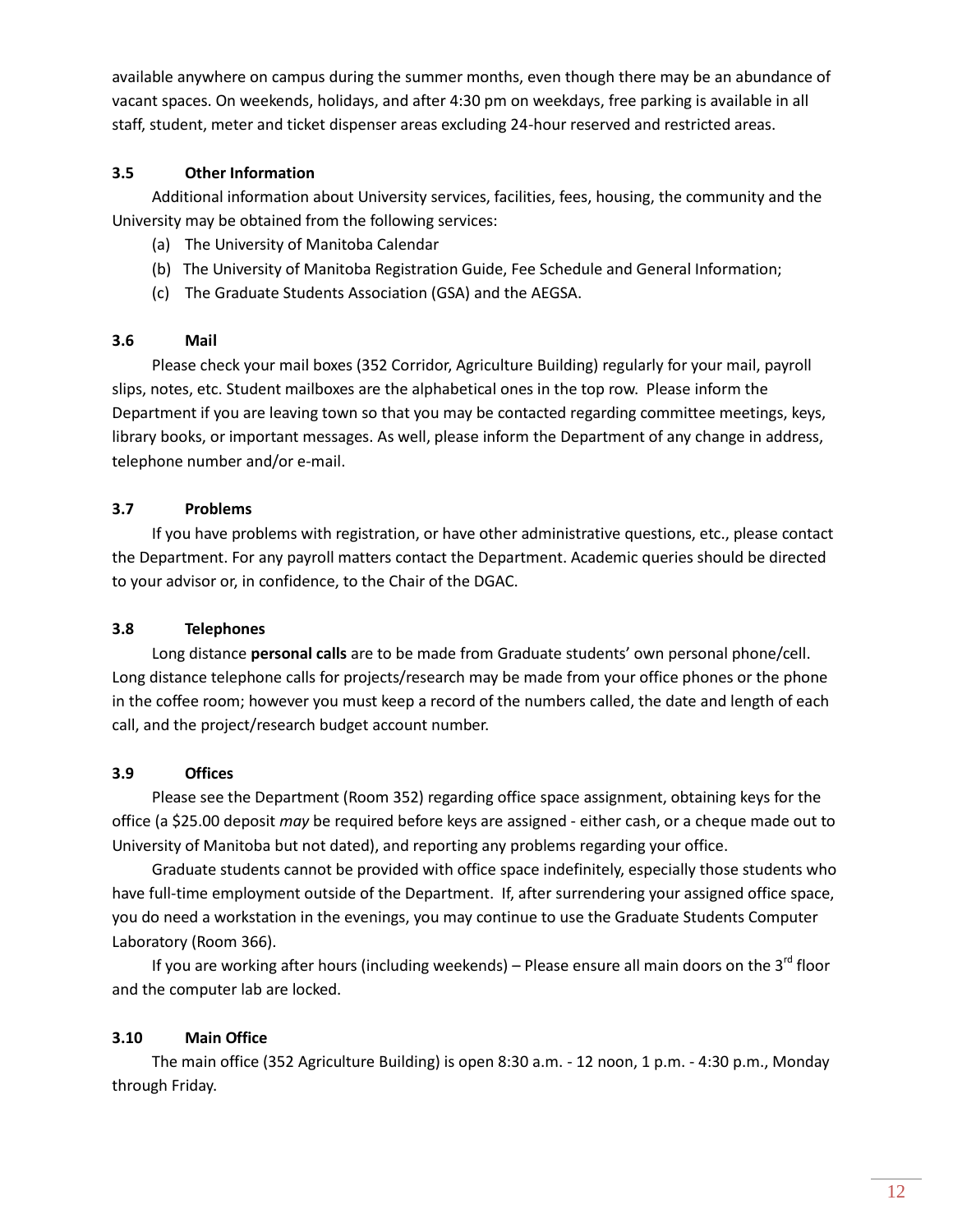#### **3.11 Photocopying**

The Department has a digital photocopier in Room 366. For any copying you are doing on a professor's research project please check with the Department for instructions regarding charges for various research projects, and also for any personal photocopying you may do.

#### **3.12 Kitchen Facilities**

The Department kitchen facilities may be used by graduate students, as well as by academics and support staff. Lunches, etc., may be stored in the refrigerator, and the microwave and other electrical equipment may also be used. Don't leave spoiled, stale or otherwise unusable food anywhere. The dishes, cutlery, mugs, etc. are there for everyone to use and are not to be taken home. After using dishes, cutlery, etc., please wash, dry and put them away in the cupboards ready for the next person. DO NOT under any circumstances scrape food into the sink as it clogs easily. Dispose of all waste food in the garbage container provided. Wipe up any spills as they occur.

The utility caretakers empty the garbage container twice a week but are not expected to clean the kitchen. That is our responsibility and it is up to each of us to maintain the facility in a clean and tidy condition.

#### **3.13 Departure**

Following completion of your program of studies, please clean out your desk/shelving/office before you leave. Students must return all borrowed theses and/or textbooks, including books borrowed from professors. Take all your own books and papers with you or otherwise dispose of them appropriately. Confidential documents should be disposed of in the Shred-it locked cabinet below the mail-boxes. Hand in all your office keys to the Department, if applicable, your key deposit will be returned to you.

#### **4. GRADUATE STUDENT ORGANIZATIONS**

All graduate students who work on the University campus are members of the Graduate Students Association, and all students registered with the Faculty of Graduate Studies are automatically members of the campus Graduate Students Association (GSA). Student organization fees paid at the time of registration go to fund these two organizations.

The aims and purposes of the GSA are to promote the GSA as a whole, and to act as a platform for cultural, educational, and social activities of graduate students. The GSA can act as a liaison between graduate students and the administration of the University. The GSA lobbies on behalf of all graduate students, and also ensures that the administration has your viewpoint. The GSA maintains ties with other graduate student associations at other Canadian universities.

The GSA maintains facilities and a lounge in the University Centre. The lounge is open to all graduate students during the day.

There is also a graduate student association specific to the Department, AEGSA, which is part of the GSA. The AEGSA's aim is to promote the interests of the Association as a whole and act as a platform for all functions and projects, and all educational, cultural, and social activities of the graduate students. To date, the AEGSA has organized sporting and social events. Specifically, the AEGSA represents graduate students interests on the Department Council.

The AEGSA is also in close collaboration with the GSA, with an AEGSA representative on the GSA council and can act as a liaison between graduate students and GSA. You are encouraged to become involved with both the GSA and the AEGSA.